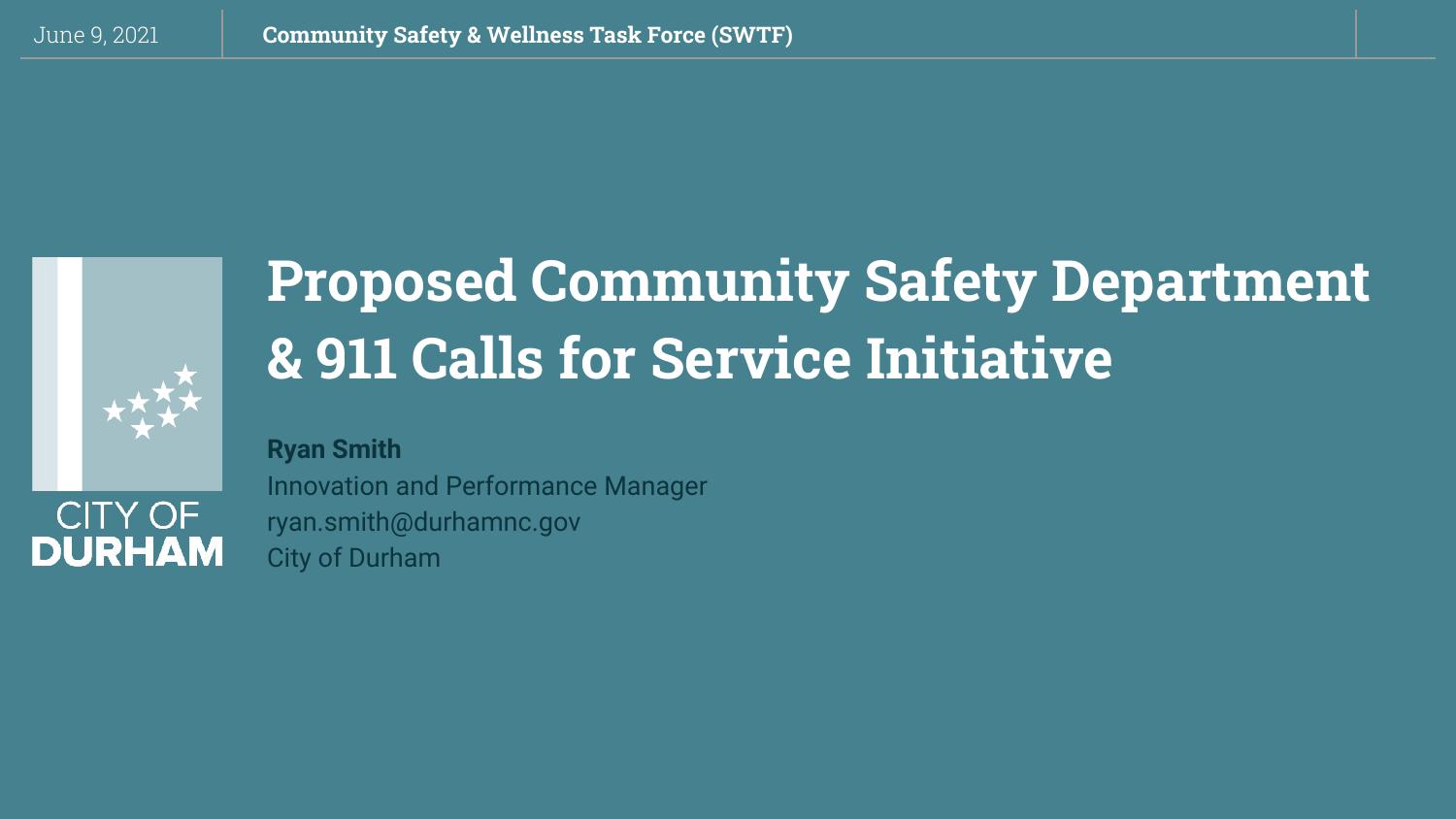# **Purpose of presentation**

To provide SWTF with high level overviews of the City of Durham's proposed new Community Safety Department and 911 Calls for Service alternative response pilots in support of ongoing collaboration with the Community Safety & Wellness Task Force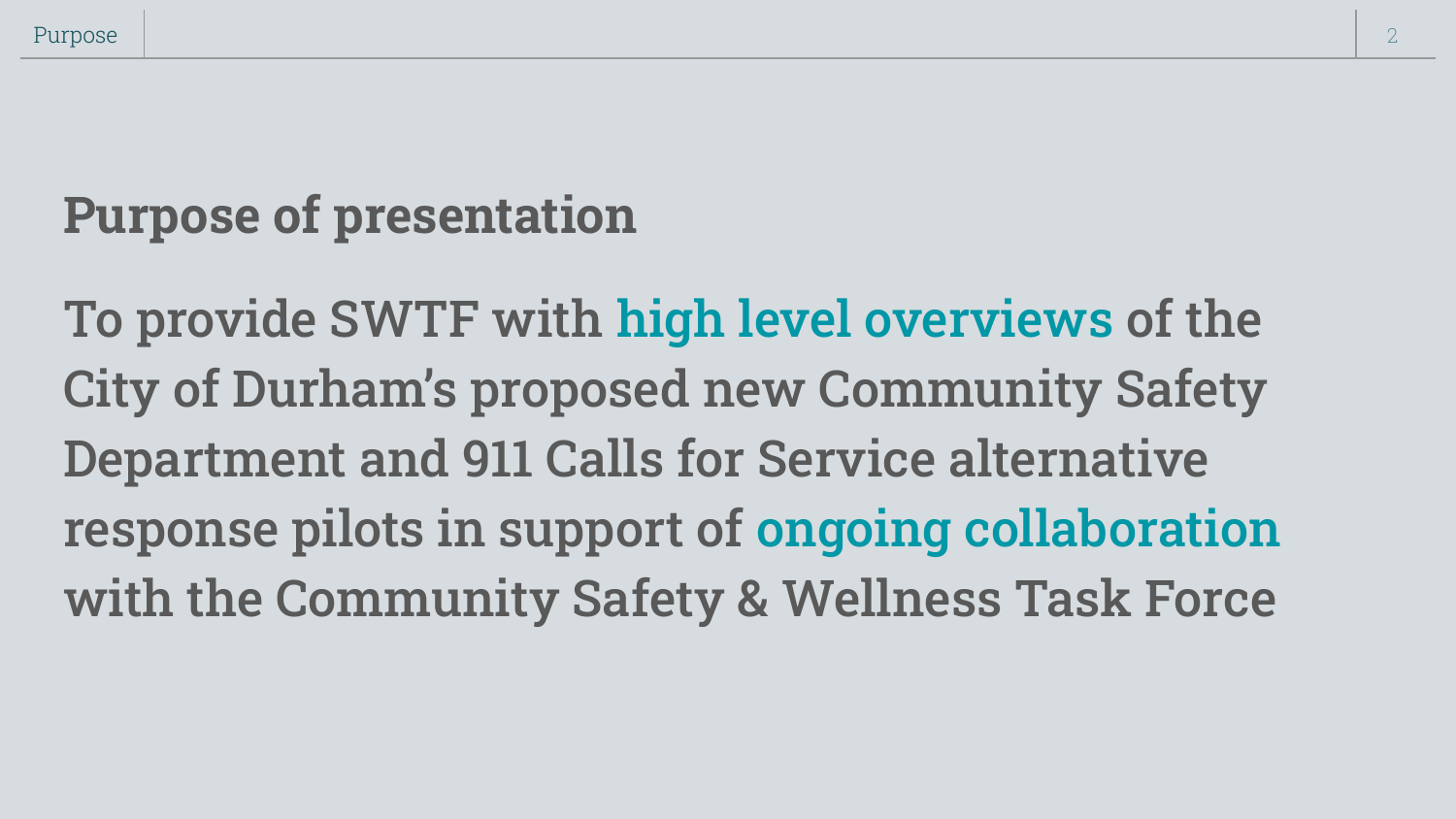# Department Purpose: To enhance public safety through community-centered approaches to prevention and intervention as alternatives to policing and the criminal legal system

| <b>Current Status</b>                   | <b>Proposed Staffing</b>           | <b>Focus Areas in First Year</b>     |
|-----------------------------------------|------------------------------------|--------------------------------------|
| New department is part of the City      | Manager's budget calls for initial | Piloting alternative response models |
| Manager's proposed budget               | staffing of 15 full-time positions | to 911 calls                         |
| Council will vote on the budget on      | Half are dedicated to implementing | Collaborating with community to      |
| June 21 (public hearing June 7)         | alternative response pilots        | identify new approaches to safety    |
| If approved, department will officially | The Department could double by     | Building, managing and evaluating    |
| begin on July 1, 2021                   | mid-year                           | partnerships that promote safety     |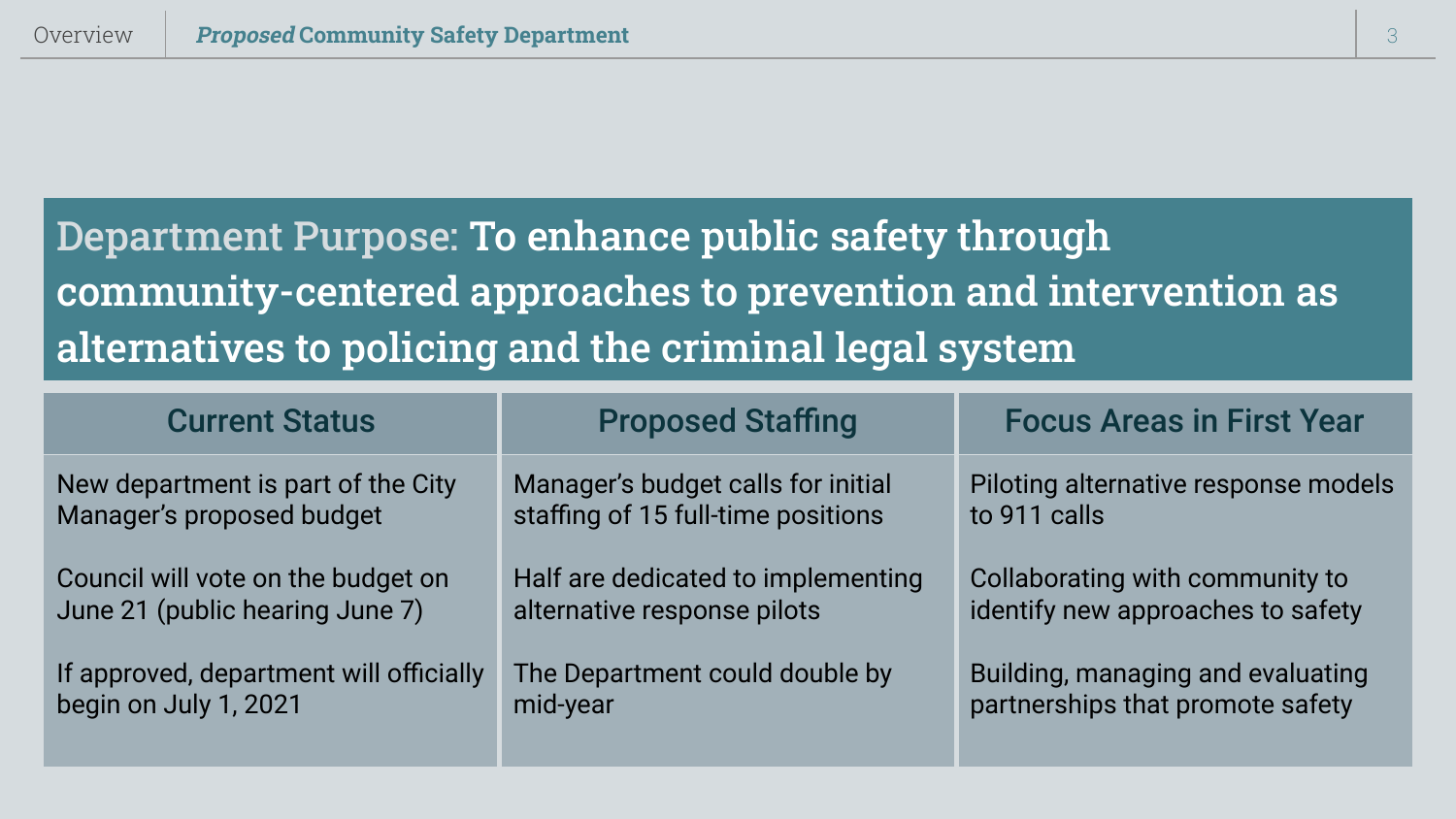### 911 Calls for Service — Work done to date

| 3-year analysis of 911 calls                                                                 | Use of force analysis                                                                                     | <b>First Responder experience</b>                                                                                                            |
|----------------------------------------------------------------------------------------------|-----------------------------------------------------------------------------------------------------------|----------------------------------------------------------------------------------------------------------------------------------------------|
| • Analyzed approx. 1,000,000 calls<br>from 2017 - 2020. See Jan 7 report<br>to City Council. | • Analyzed DPD data on police use<br>of force (Oct 2017 - Oct. 2020)<br>• Use of force was connected with | • Held DPD focus groups to<br>understand perspectives on issues<br>related to alternative response.                                          |
| • Durham formed NC cohort:<br>Raleigh, Cary, Burlington,<br>Greensboro, and Winston Salem    | 174 calls for service.<br>• Top 3 call natures where use of<br>force occurred: domestic violence,         | • Conducted a first responder survey<br>(DPD and Fire) to gather public<br>safety and wellness resources,<br>needs and gaps as understood by |
| • Supported by RTI                                                                           | disturbance, and trespass.                                                                                | first responders: 168 responses                                                                                                              |

Read the detailed reports and access data at [calls-for-service-durhamnc.hub.arcgis.com](https://calls-for-service-durhamnc.hub.arcgis.com/)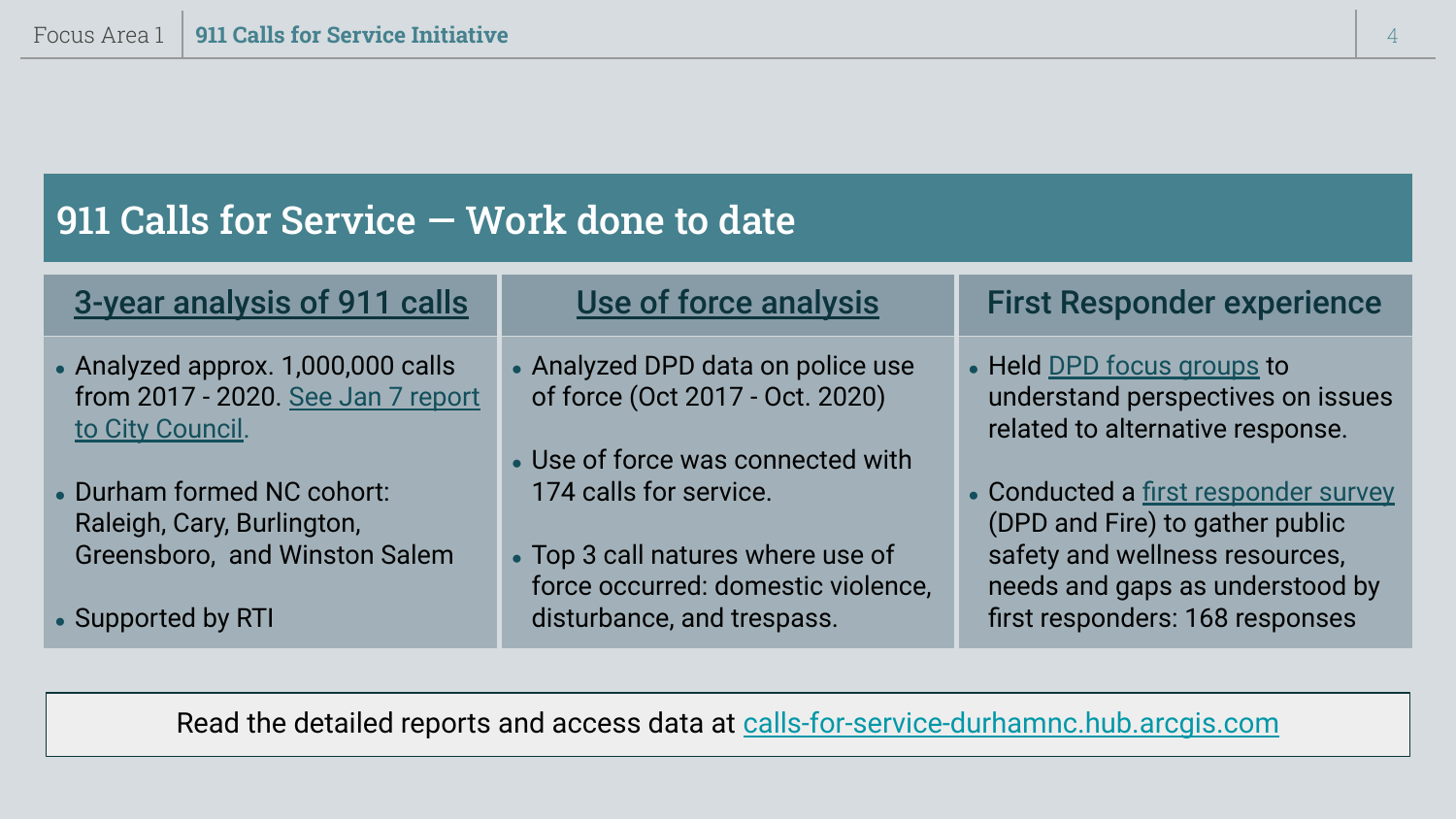## **Highlights from initial 911 CFS analysis:**

| <b>Call nature</b>                                                                                                                 | <b>Top call types</b>           | Top close codes                                                      |
|------------------------------------------------------------------------------------------------------------------------------------|---------------------------------|----------------------------------------------------------------------|
| <b>Mental health</b><br>• 10,716 (1%) calls<br>• 96% of calls initiated by public<br>• Est. 16K hours spent on these calls         | <b>Crisis (43%)</b>             | • 53% resolved without report<br>• 29% CIT resolved without report   |
|                                                                                                                                    | Involuntary<br>Commitment (28%) | • 50% resolved without report<br>• 39% CIT resolved without report   |
|                                                                                                                                    | Suicide threat (23%)            | • 44% resolved without report<br>• 31% CIT resolved without report   |
| <b>Quality of life</b><br>$\bullet$ 53,531 (6%) calls<br>• 89% of calls initiated by public<br>Est. 37K hours spent on these calls | Trespass / loitering (22%)      | • 82% resolved without report<br>• 7% incident report / 7% unfounded |
|                                                                                                                                    | Noise complaint (21%)           | • 71% resolved without report<br>• 25% unfounded                     |

*Note: data covers 3-year period: Oct 2017-Oct 2020*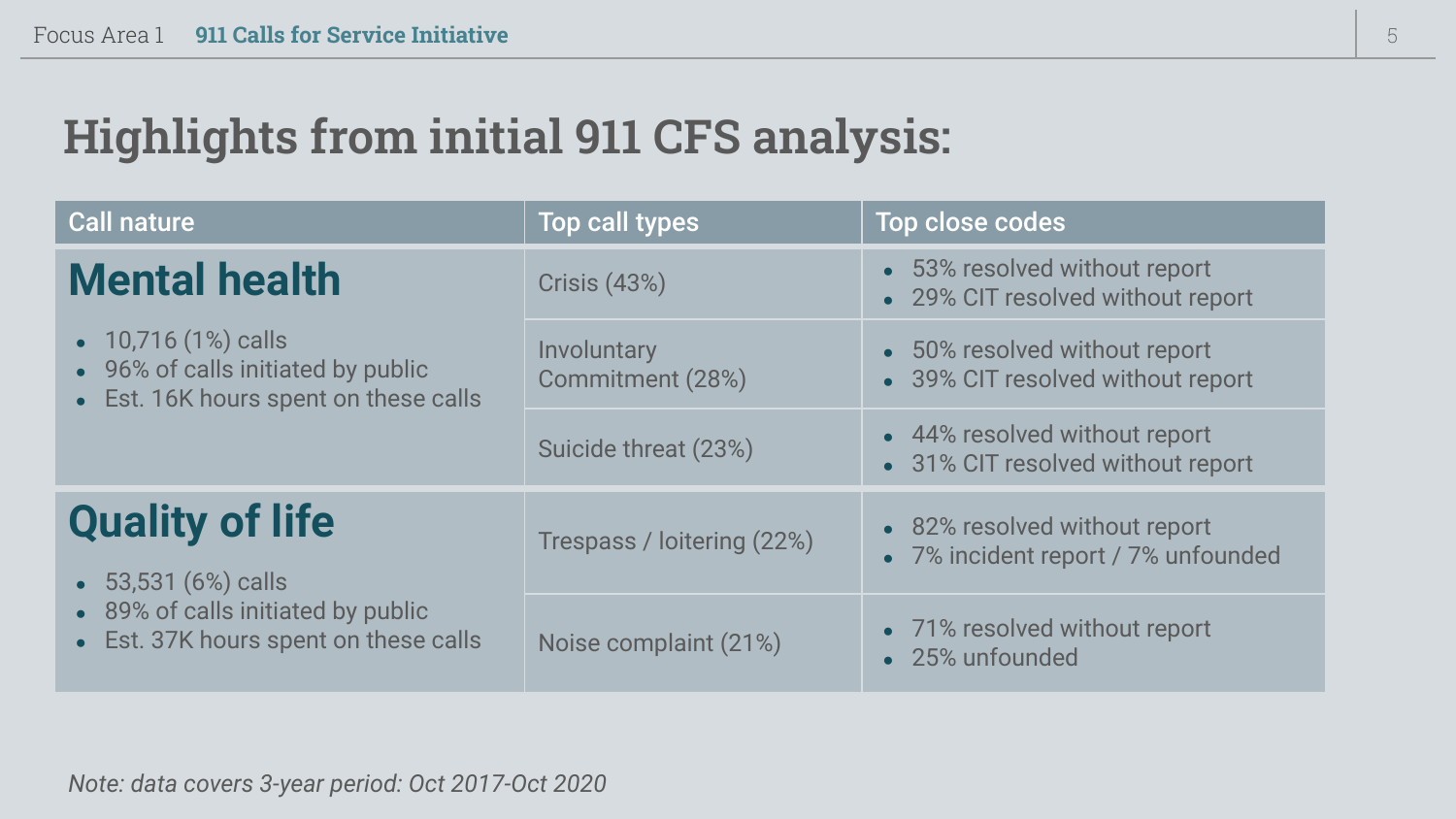## **Highlights from initial 911 CFS analysis:**

| <b>Call nature</b>                                                                                                                                                       | Top call types               | Top close codes                                                                           |
|--------------------------------------------------------------------------------------------------------------------------------------------------------------------------|------------------------------|-------------------------------------------------------------------------------------------|
| <b>Traffic</b><br>• 74,100 (7%) calls<br>• 89% initiated by the public<br>• Est. 84K hours spent on these calls                                                          | Motor vehicle accident (50%) | • 73% resolved without accident report<br>• 15% resolved without report<br>• 7% unfounded |
|                                                                                                                                                                          | Traffic hazard (19%)         | • 65% resolved without report<br>• 21% unfounded                                          |
| <b>General assistance</b><br>• 263,615 (26%) calls<br>• 64% of calls initiated by the public<br>• 31% of calls were "hang ups"<br>• Est. 101K hours spent on these calls | Assist person (16%)          | • 51% resolved without report<br>• 42% incident report                                    |
|                                                                                                                                                                          | Follow-up (16%)              | • 93% resolved without report<br>• 2% incident report                                     |
|                                                                                                                                                                          | Attempt to locate (15%)      | • 63% missing information<br>• 21% resolved without report                                |

*Note: data covers 3-year period: Oct 2017-Oct 2020*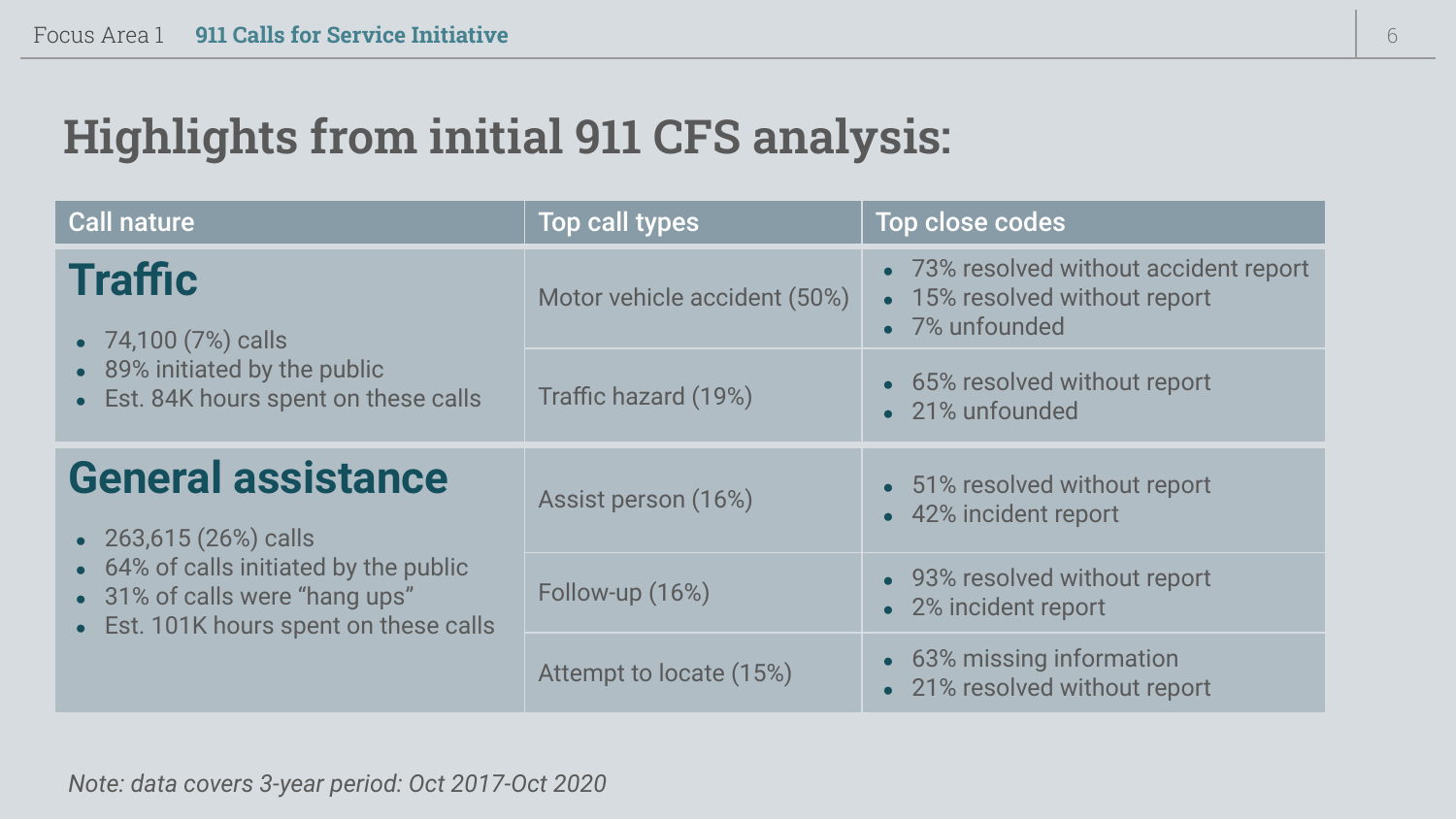### 911 Alternative Response Pilots — Work planned for next year

| <b>Remote Response Areas</b><br>(non-critical calls)                                                                                                         | <b>In-Person Response</b><br>(non-critical calls)                                                                                     | <b>In-Person Response</b><br>(critical calls)                                                                                                         |
|--------------------------------------------------------------------------------------------------------------------------------------------------------------|---------------------------------------------------------------------------------------------------------------------------------------|-------------------------------------------------------------------------------------------------------------------------------------------------------|
| 1. Implementing new 911 protocol<br>and data collection to support<br>alternative responses.                                                                 | 4. Sending trained civilian<br>responders to minor traffic incidents<br>and abandoned vehicles                                        | 6. Dispatching teams of crisis<br>workers and medics to respond to<br>calls involving people in behavioral<br>health crisis and quality of life calls |
| 2. Better utilizing current remote<br>response capacities<br>3. Adding nurse practitioner/<br>clinician to call center for new<br>remote response capacities | 5. Working with alarm companies to<br>reduce false alarms and sending<br>trained civilian responders to<br>unverified property alarms | Goal in first year is to launch a<br>smaller-scale pilot that may initially<br>be limited by geographic scope and<br>hours of operation.              |

We are currently **[learning from other communities](https://calls-for-service-durhamnc.hub.arcgis.com/documents/c011ea80d3fb4cb08aaf5fbf365198f1/explore)** including Eugene, OR, Denver, CO, Austin, TX, and Fayetteville, NC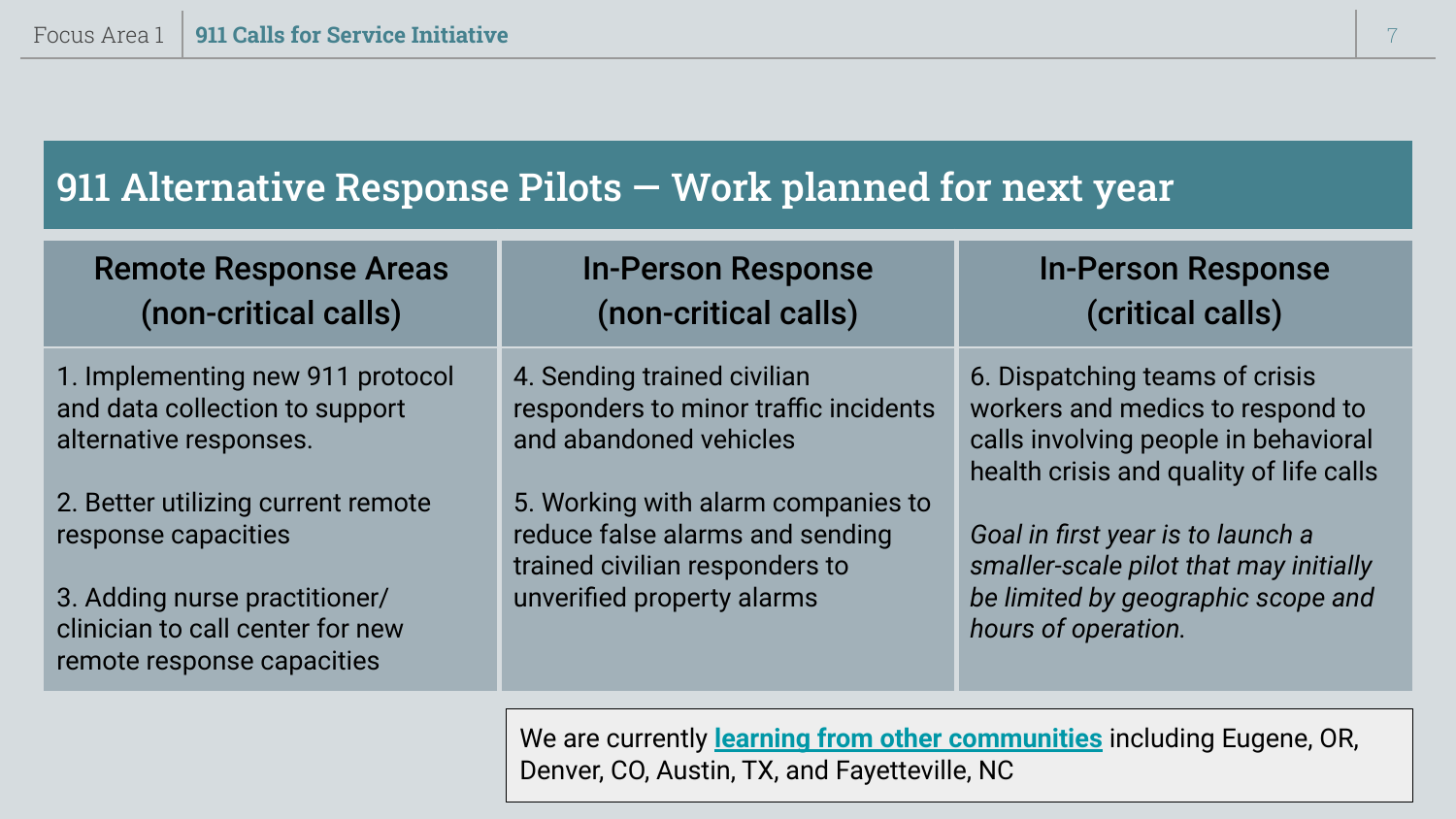**The department will also focus on collaborating with community members to identify and test new approaches to public safety.**

The department will serve as the **City's main staffing support for the Community Safety and Wellness Task Force** (SWTF).

- Staff members will play a support role to SWTF members in organizing meetings, conducting and coordinating research, collecting and analyzing data, developing proposals, and learning about or evaluating programs of interest to the task force.
- As SWTF identifies promising new initiatives, this department will be tasked with implementing and/or evaluating the new approaches or programs recommended by the task force for the City.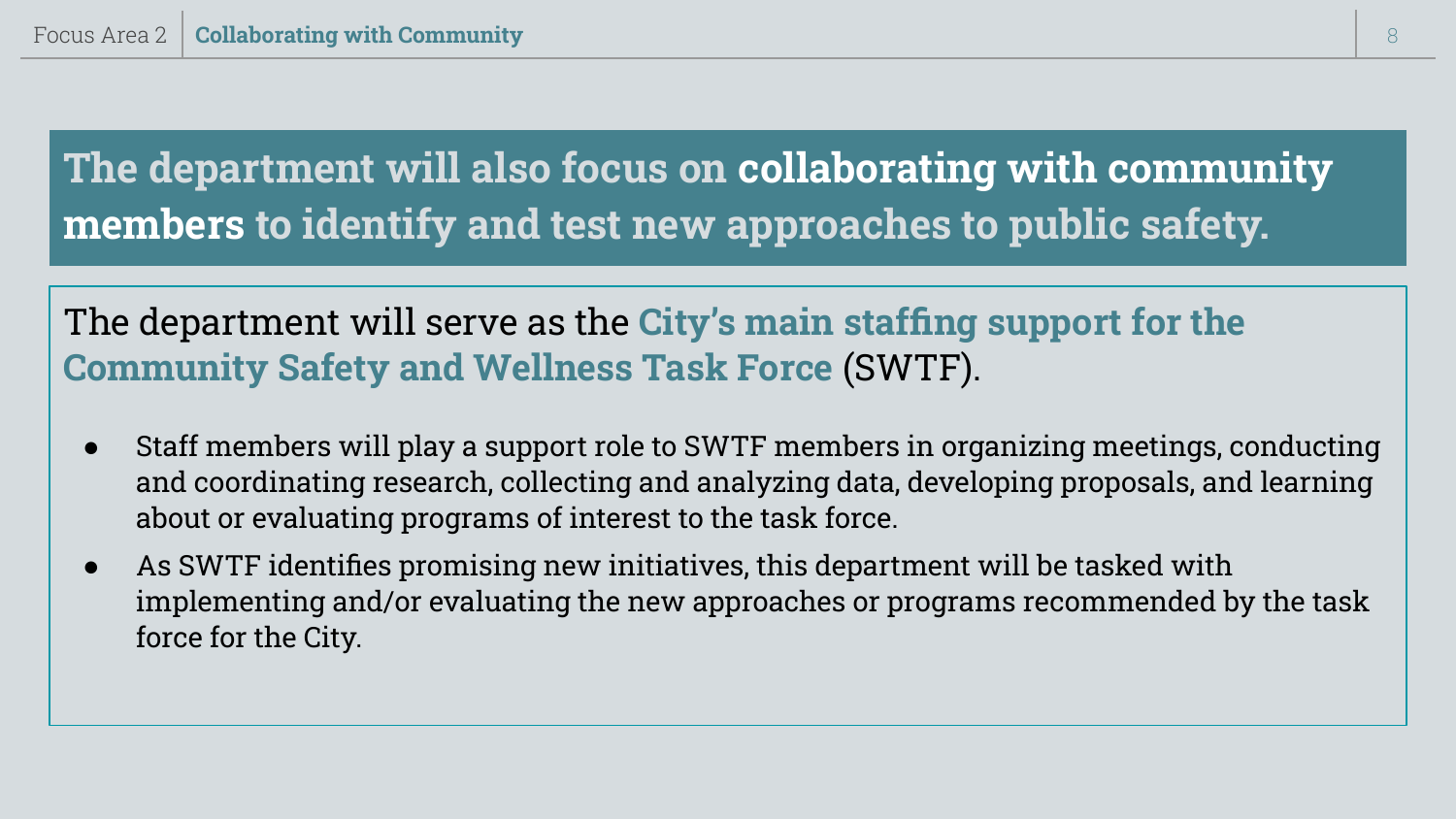### **The department will also focus on building, managing, and evaluating partnerships that promote a safer Durham.**

### This department will take on **oversight and management of the following contracts** & agreements previously funded within other departments:

- Bull City United Violence Interrupters: \$935,488
- Mental Health Contract for Clinical Social Worker: \$85,261
- Durham Expunction and Restoration Program: \$150,000
- The Administrative Office of the Courts (AOC) for a Domestic Violence Judge, Domestic Violence Assistant District Attorney, Witness/Victim Legal Assistant, and Gang Assistant District Attorney. Total funding: \$228,096.
- The joint City/County Gang Reduction Strategy initiative, with additional focus given to bi-lingual outreach efforts and Project Build program. The City contributes 50% for this initiative. Funding share: \$157,357